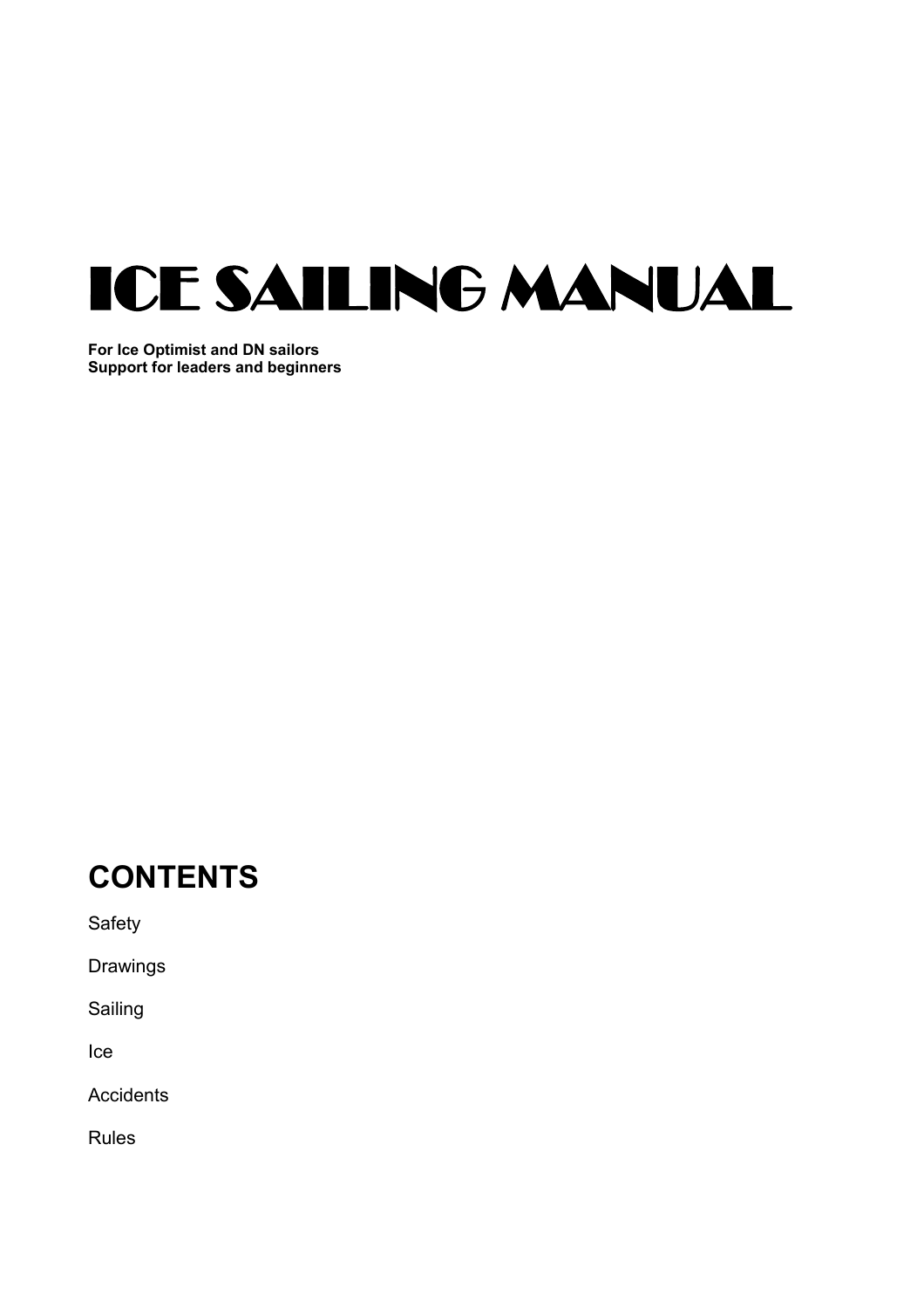## **HISTORY**

Ice sailing on skates or with Ice Yacht

As long as there have been skates, sail and wind, people have been sailing on ice. Ice Yacht sailing was mentioned in year 1500-hundred, but it is probably much older. To race with the yacht, they waited to end of the 1800-hundred.

Originally they were sailing in The Netherlands and Scandinavia. The modern Ice Yacht was developed in North America.

The DN Ice Yacht was formed in North America 1937. It was the newspaper Detroit News who announced a competition to build an Ice yacht that easily could be built by anyone in a garage.

The DN Ice Yacht is sailed by one man. The sail measures 6.25 square meters.

The first youth ice yacht with optimist sail was built in Estonia, and was sailed the first time in 1978. At the National secretary meeting 2002 in Balatonfured, the youth ice yacht got a standard and a name: Ice Optimist. The sail measures 3.25 square meters and could be the same as optimist summer sail boat. It is better to use a heavier cloth in the sail, 200g/sqm is suggested, in summer sail it is enough with 140g/sqm.

That is a result of good work in the junior program. Experienced ice sailors from Estonia Poland Great Britain Latvia Lithuania Russia Belarus and Sweden are developing young sailing on ice in a network.

The XV-Yacht is sailed by two men, one is steering and one is taking care of the sheet. The sail measures 15 square meters.

The Class III yacht is a one man yacht, heavier than the DN.

Skate-sailing as sport was started in Sweden around 1880. The first regatta war held in Sweden 1887.

In skate-sailing there are different sails. The so called "Draksegel" (Dragon sail) measures 8.8 square meters, with top speed 90 km/h, and possible to sail four times faster than the wind.

With the "Vingsegel" (Wing sail), it is possible to sail five times faster than the wind, around 110 km/h.

The Kitewing is the newest skate sail. It is an all-round sail that can be used with regular skates, skis or snowboard. An attractive sail among young sailors, easy to sail and to bring with you in a bag.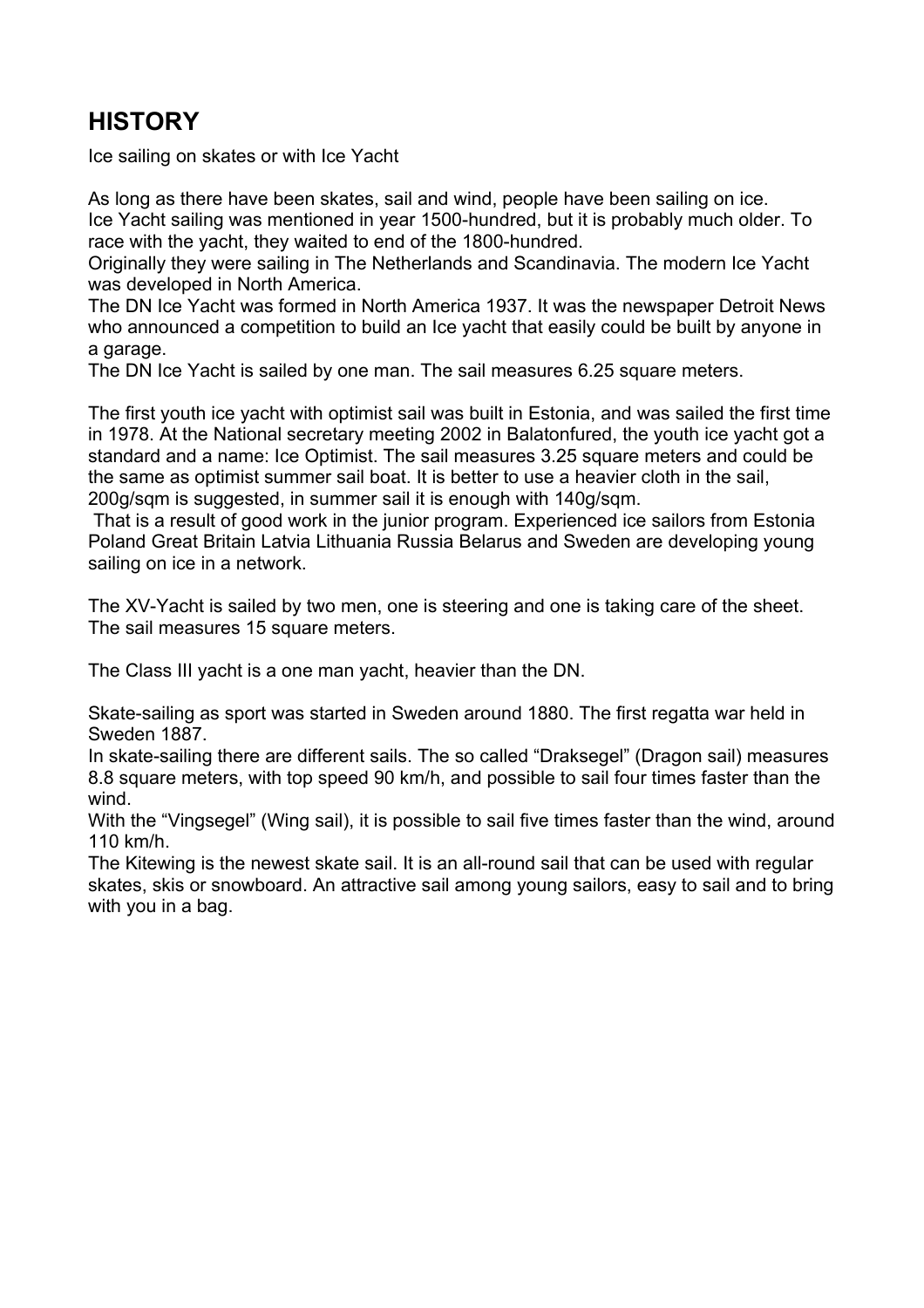## **Safe thinking when you place the yacht on ice**

NEVER GO OUT ALONE ON ICE.

ICE SHOULD BE CHECKED.

WEAR HELMET, SPIKES AND SHOES WITH SPIKES.

WEAR LIFE JACKET ON, OR IN YACHT.

Check what direction the wind comes from.

Place the yacht with steering runner into the wind with the parking brake engaged.



Be observant because the wind can change direction fast.

In strong wind, loosen the rear blocks from fuselage, or pull out the sheet.

Take the sail down and roll it up.

Keep a suitable distance from other parked yachts.

Never leave a yacht with sail without control, someone that does not know how could go out and try to test sailing the yacht. The yacht could also tip over and hurt someone.

When sailing, always keeping the FEET IN THE FUSELAGE, NEVER OUT AND IN FRONT OF THE PLANK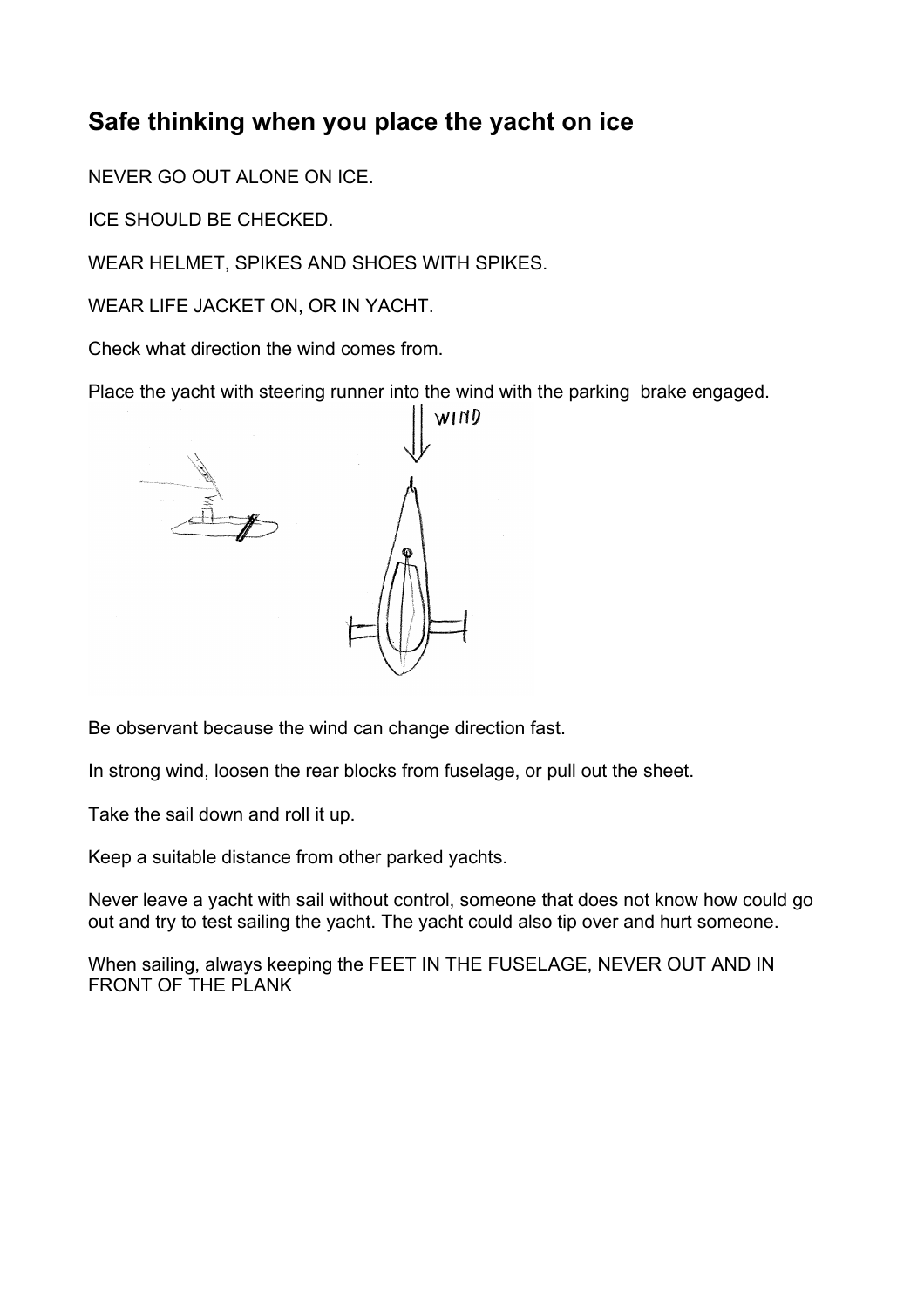

### **Ice Optimist class-rules**

### **Approved by IDNIYRA Europe 2002-04-21**

**Fuselage** - construction and design is optional, maximum length 3000 mm including hardware, the width is optional. Material, wood or laminate. Fuselage must have sufficient flotation capacity. A complete Ice Optimist plus 10 kilograms of weight, must float in open water. Steering - optional construction, technically acceptable, without looseness. Minimum weight including hardware 12 kg.

**Plank** - maximum length 2000 mm, maximum width 180 mm. Material optional; metal pipe, wood or laminate. Minimum weight including hardware 5 kg. Sail - as Optimist class, the cloth is optional.

**Mast, boom and sprit** - the same as Optimist class.

**Rigging** - one forestay and two side stays, possible to adjust. Number and type of sheet blocks is optional.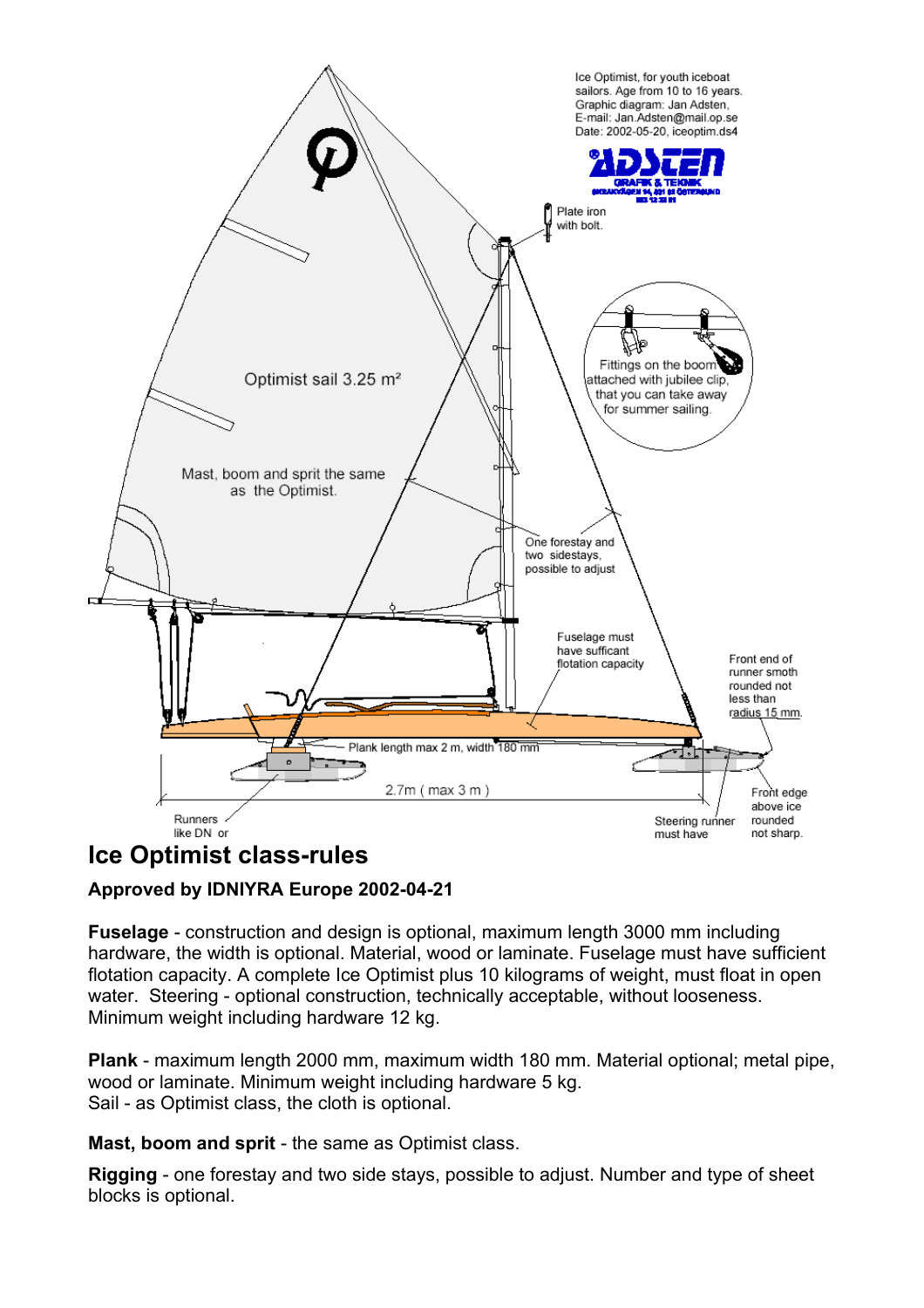**Runners** - the length can be shorter than DN-class runners,

but not longer. Minimum runner thickness 3mm. Steering runner must have parking brake. Front end of runner smooth rounded not less than radius 15 mm. Front edge above ice rounded not sharp, to prevent a sailor from being cut in a collision.

### **Assemble the parts to make the Ice Yacht ready to sail**

1. Start with laying out the plank. The side stay holders pointing forward.

2. Place the side runners in their holders with the "nose" pointing forward, fasten the bolt.

3. Place the fuselage on the plank, secure with the bolt through the plank and body.

4. Place the steering runner in the fuselage front holder, with the nose pointing forward. Fasten the bolt. Let the parking brake down.

5. Fasten one side stay on the plank (the two side stays are the same length). The forestay is placed in the middle, fasten it on the front of the fuselage. Fasten the mast on the mast step, and go over and secure the other side stay on the plank.

6. Start to tie the sheet on the block that is placed furthest back on the boom or fuselage. Thread the sheet through the blocks and let it run along the boom to the booms front block and down through to the main block, secure the sheet with an eight knot.

7. On the Ice Optimist you tighten the sail with the sprit. There is a loop on top of the sail, and another loop in cordage tied on the mast. Place the sprit in the loops and tighten with the cordage.

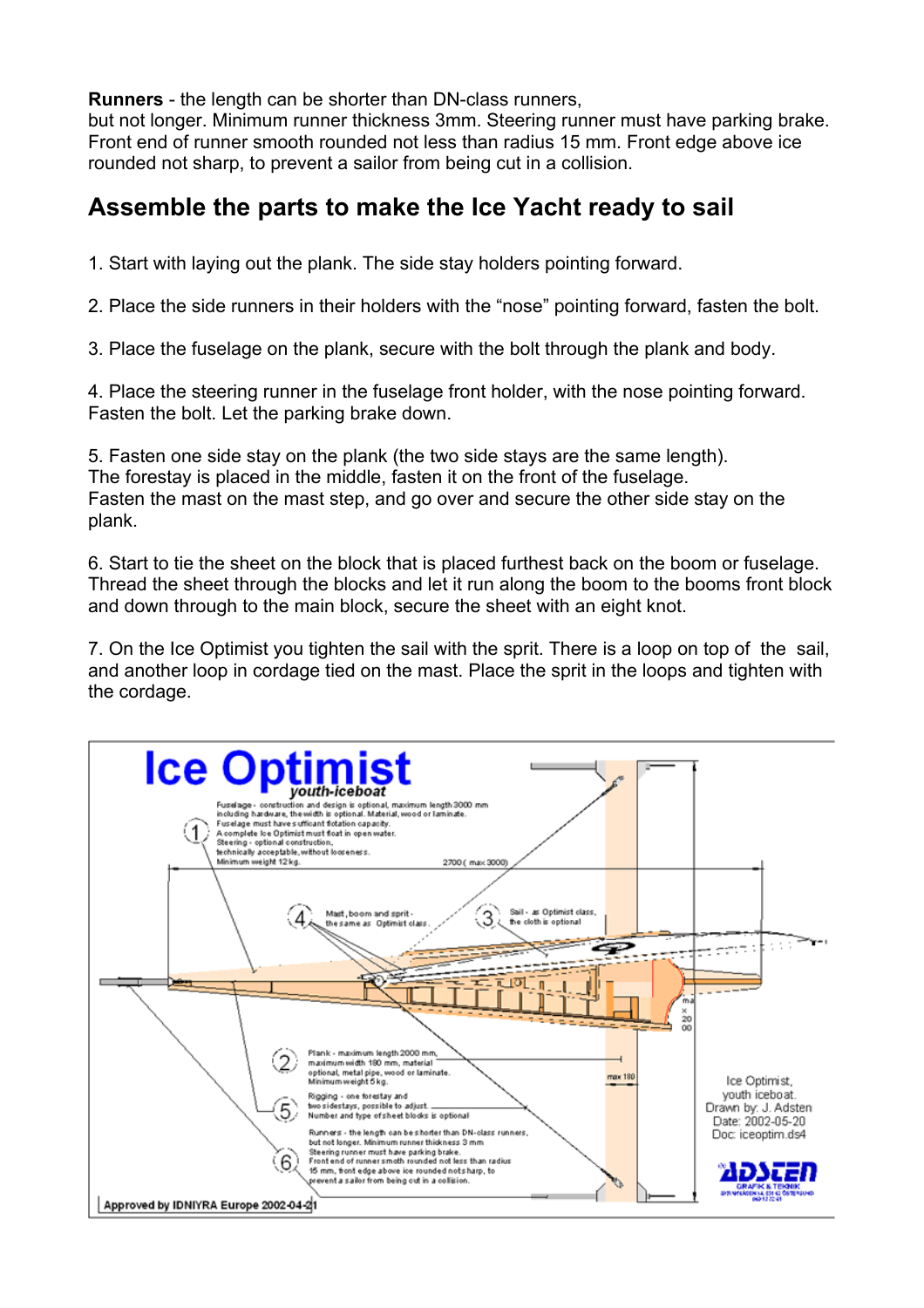

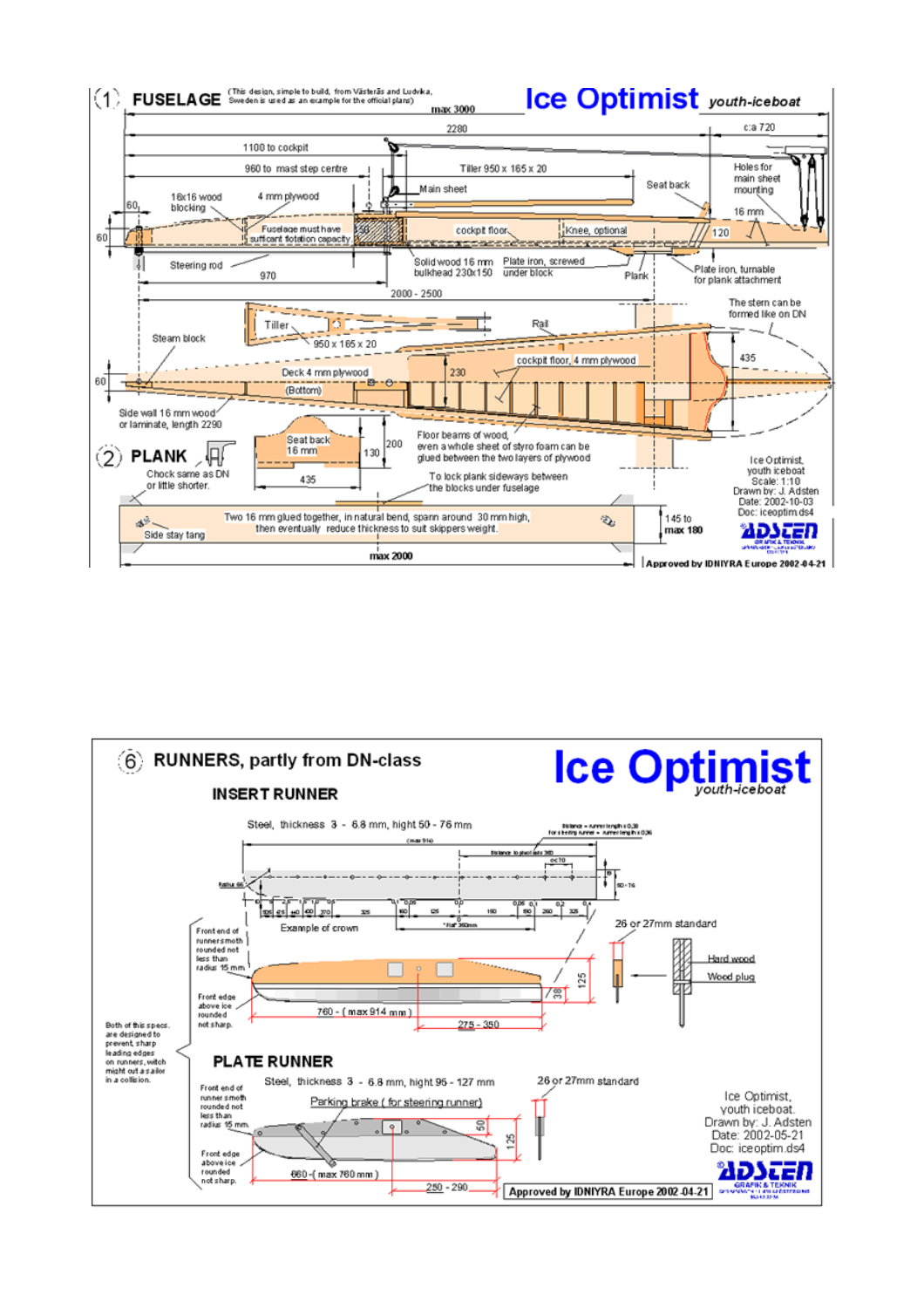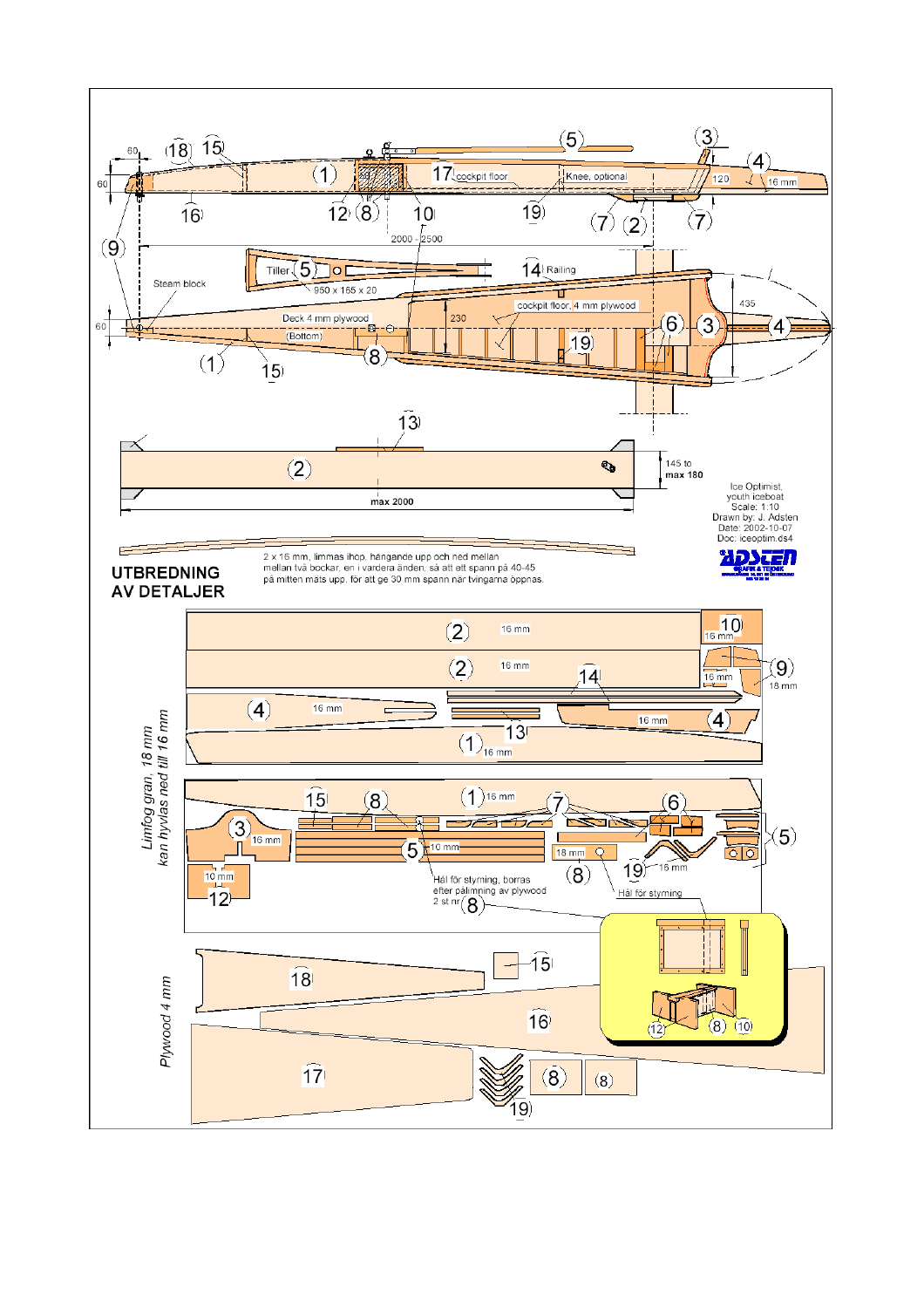## **Hints for Trim**

### *Sail*

Flat sail to be used in hard wind.

Deep sail in light wind.

Storm sail that has less surface, and is to be used in heavy wind.

Sail with more depth for beginners.

The first sail can be a used summer sail in Ice Optimist class.

#### *Runners*

Short runners when snow on ice or light wind, they are easier to manoeuvre without losing speed.

Long runners at good wind and good ice. The yacht runs smoother with a long running surface.

The temperature decide the hardness of the runners you choice. At lower temperature it is suitable with softer steel.

Angle on the runners should be sharp with 90-100 degrees edge on the ice. Flat curve.

It is important to have the runners adjusted parallel.

Bigger curve when snow on ice.

Flatter curve for good ice.

Store the runners and fuselage in a dry place, not outside, they can bend.

### *Mast*

For the Ice Optimist it is often the same mast and boom as the Optimist sailboat, aluminium.

For the DN-yacht it could be a homebuilt mast in wood.

In racing the fibre glass mast with carbon fibre reinforcements is often used, it has more movement than the wooden mast or the aluminium mast. The carbon fibre mast works together with the sail

In hard wind it could be good with a soft mast to compensate the sail.

On DN yacht the mast gets stiffer when placed maximum back. And gets softer when placed forward.

When hard wind and placed maximum forward, watch out that it doesn`t crack.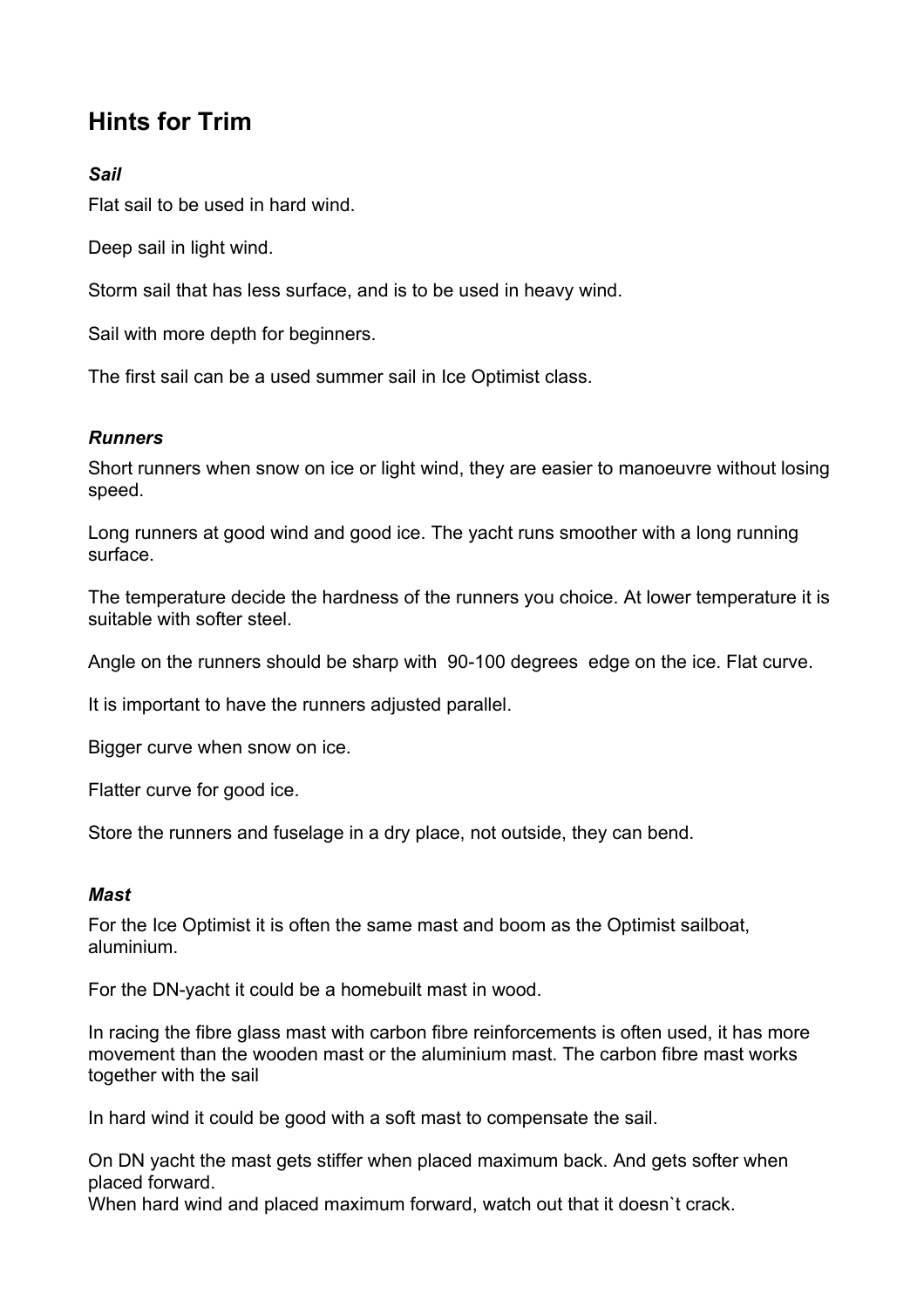# **Ice Yacht sailing countries letter marks**

DN Yacht should have a 25 cm high country mark and registration number on both sides of sail.

Ice Optimist should have an 8-10 cm high country mark and registration number on the side of fuselage at mast step level.

At a race the sail should have the disc and optimist logotype. Commercials are not allowed on sail

- **B** Belarus<br>**C** Estonia
- **C** Estonia
- **CZ** Czech Republic
- **D** Denmark
- **G** Germany
- **H** Netherlands
- **I** Italy
- **K** United Kingdom
- **L** Finland
- **M** Hungary
- **N** Norway
- **O** Latvia
- **OE** Austria
- **P** Poland
- **R** Russia
- **S** Sweden<br>**T** Lithuania
- **T** Lithuania
- **Z** Switzerland
- **US** USA
- **KC** Canada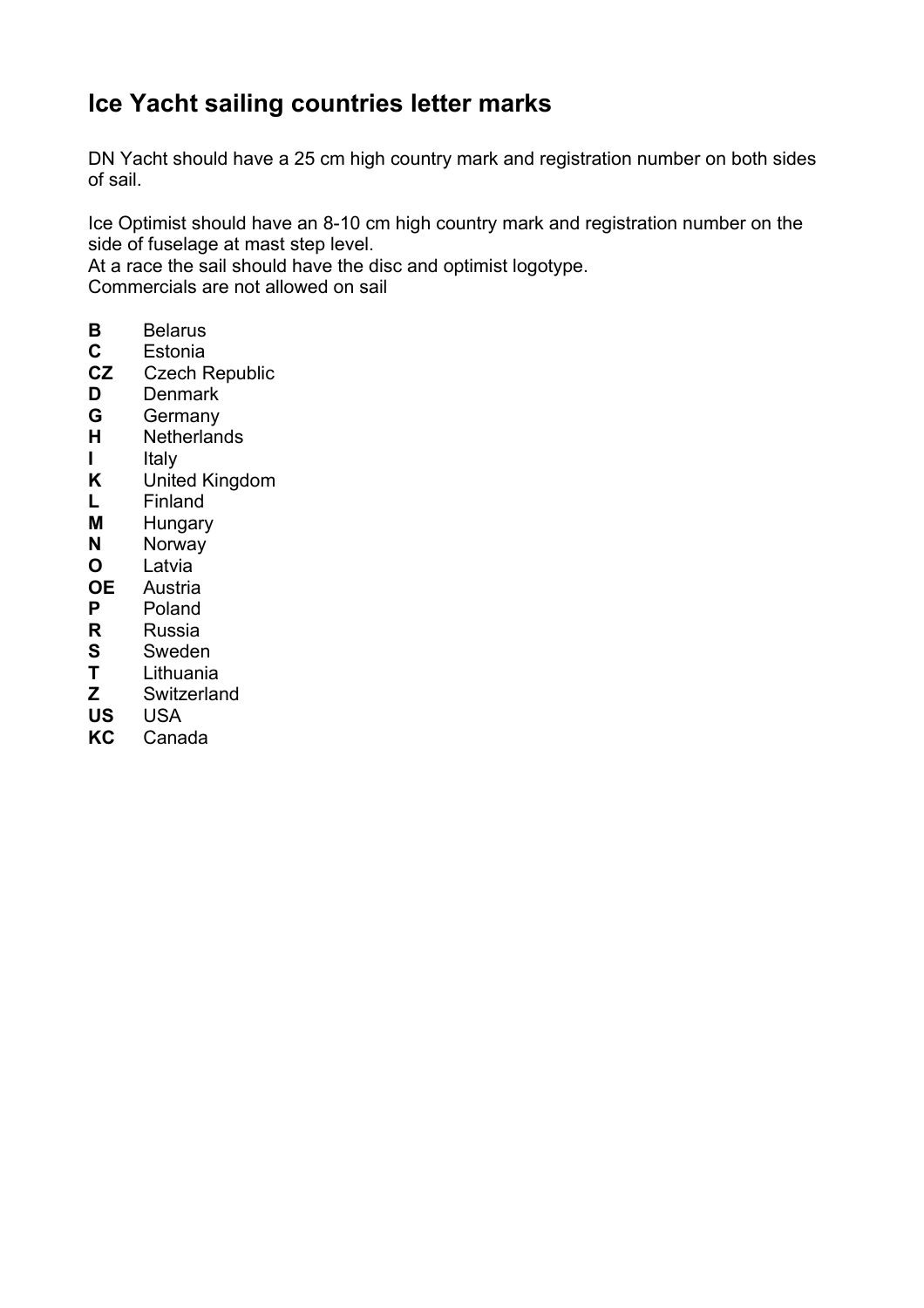## **Time to sail on ice!**

Fold up the parking brake.

Keep the side stays loose in the beginning, later you can adjust them.

Figure out what direction the wind comes from.

Place you self on the same side where the wind comes in from.

Take the sheet in the hand you are holding the side stay and the other hand on the tiller. Or if you prefer sheet and tiller in one hand and side stay in the other.

Push the yacht forwards, fall off the wind a little and let the wind help you to fill the sail and push the yacht.

Step up on the plank with one foot and slide the other foot into the fuselage and sit down or lay down.

Try to pull the sheet and tighten the sail, and steer up towards wind alternately fall off with the wind.

To stop the yacht you sail into the eye of wind. Nose pointing up towards wind.

You are tacking up against the wind and you are sailing with the wind reaching. In half wind, the wind is coming in right from the side.

### **Training practice, suggestions for some exercises**

Area of ice should have been checked before.

Area should be marked with flags, no other sailors than beginners are allowed in that area.

One way is to go out with skates on, and give instructions when skating beside the yachts.

Another way is to "copycat", you sail first and the young sailor is copying you from behind.

It is important to learn to sail the yacht safely, in the first practice on ice you should learn how to stop the yacht.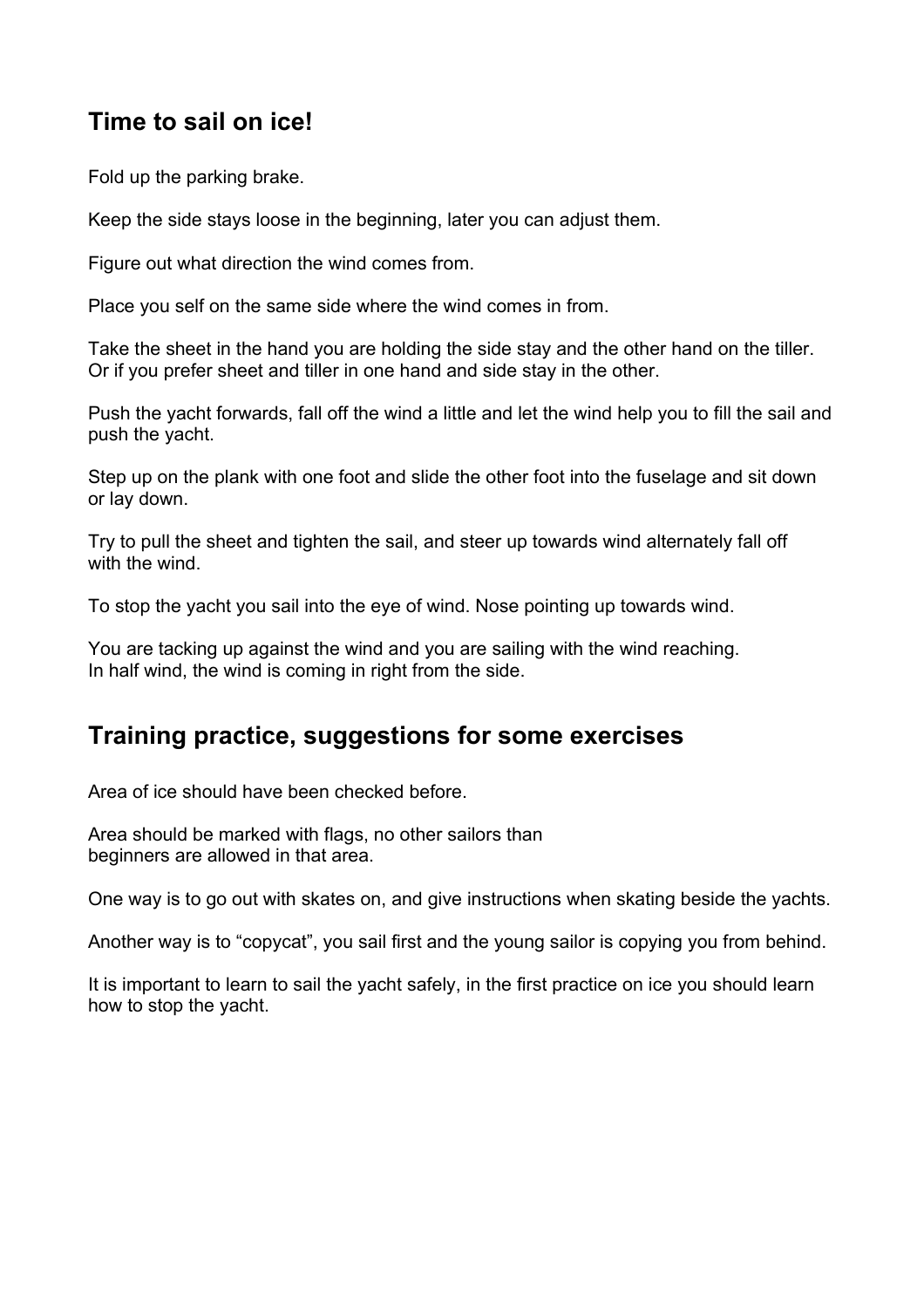**How to stop when the wind is coming towards you.**



Line up the sailors with safe distance between them, so they do not sail into each other. Place a mark or another leader ca 150 meters up towards wind.

Start them one at a time and let them sail up to the wind mark/leader and stop there up against the wind.

Let them try to start on both starboard and port tacks.

#### **To stop when the wind is coming in from behind.**



You can place a third mark in the middle to the left.

Place a mark/leader ca 150 meters down leeward.

Line up the sailors with safe distance between them.

Start them one at the time.

Let them sail down to the leeward mark .

Let them sail around the mark coming in from the left side and stop on the right side of the leeward mark up against the wind.

#### **To stop when the wind is coming in from the side.**

Place a flag/leader ca 100 meters out from the leeward mark on both sides. Let the sailors try both with wind coming in port side and from starboard side. They should round the flag/leader and stop up against the wind.

If there is snow on the ice and you have access to a plough, make a round track. You can also make a round track with flags.It is enough with only 50 meters radius in the beginning.

Place you self in the middle and give instructions.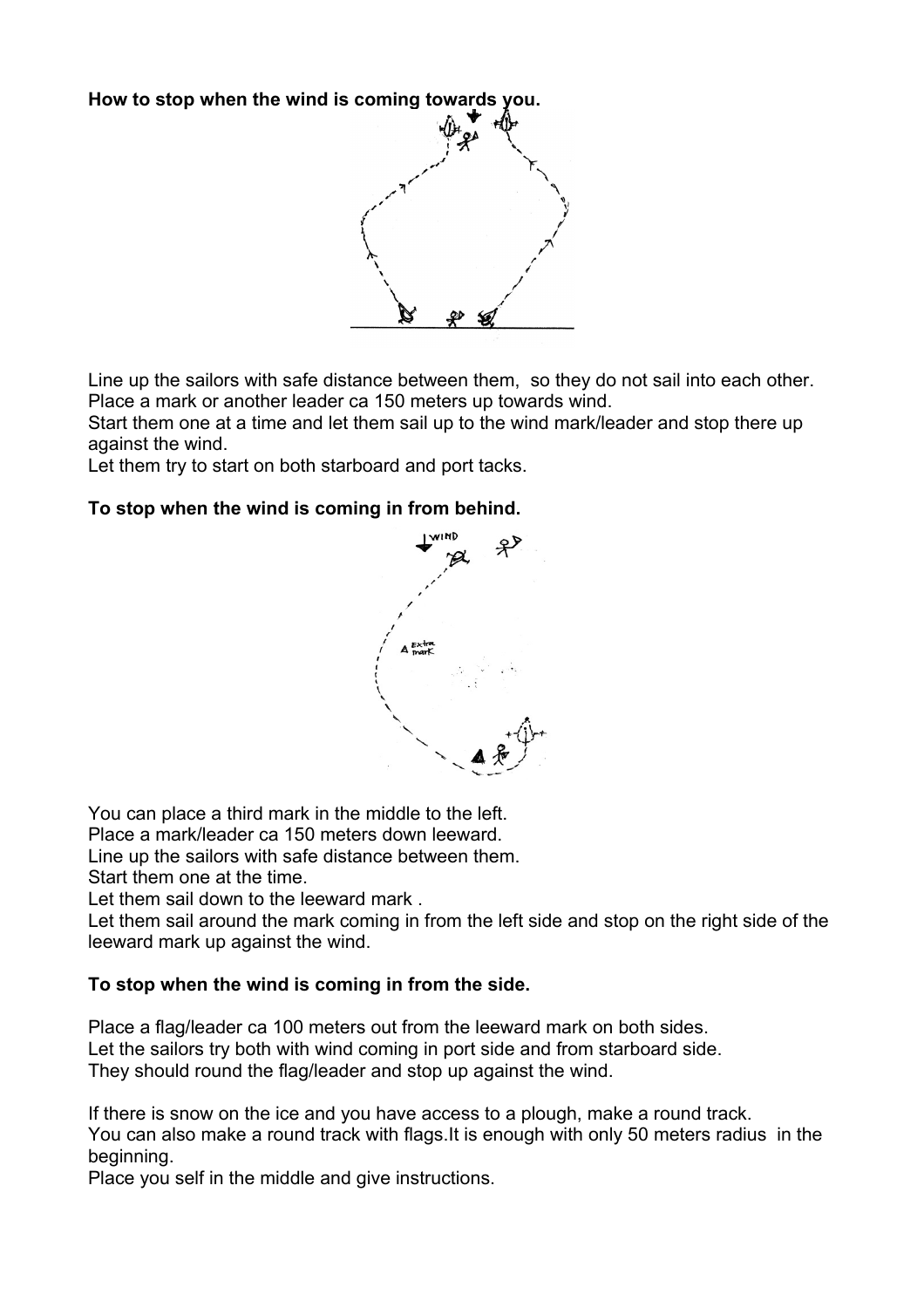## **Sail instruction for ice Optimist**

Written by S 510 Imme Zarins

#### *Start*

Line up on the start line with a slight angle towards wind – the sail not too hard home sheeted. ( Leeward runner against start number )

Run as fast as possible.

Jump into yacht when you have built up speed.

Fall off if possible to get good wind into the sail ( watch out so you do not sail into the yacht that is in the lee of you )

Sheet home with care.

Carefully steer up towards wind and try to find the right angle ( as high as possible, with the sail "pulling" all the time.

If you have been starting with the wind in from starboard side: Tack when you are up 2/3 against the windward mark Tack again when you estimate that you are able to sail around the windward mark.

If you have been starting with the wind in from port side: Keep on sailing until you estimate that you can sail around the windward mark and tack

Sail around the windward mark with almost full sheet and keep the wind coming in from behind on the starboard (right) side

Keep on sailing that way until you estimate that you can steer to the right of the leeward mark

Jibe so that the wind is coming in from behind on port (left) side

Sheet almost full. When you feel that the yacht could not sail any faster, loosen the sheet up to catch the wind again.

Sail around the mark so that you have it on the left side of you

Now you have been sailing one round, and you go on the same way the remaining rounds.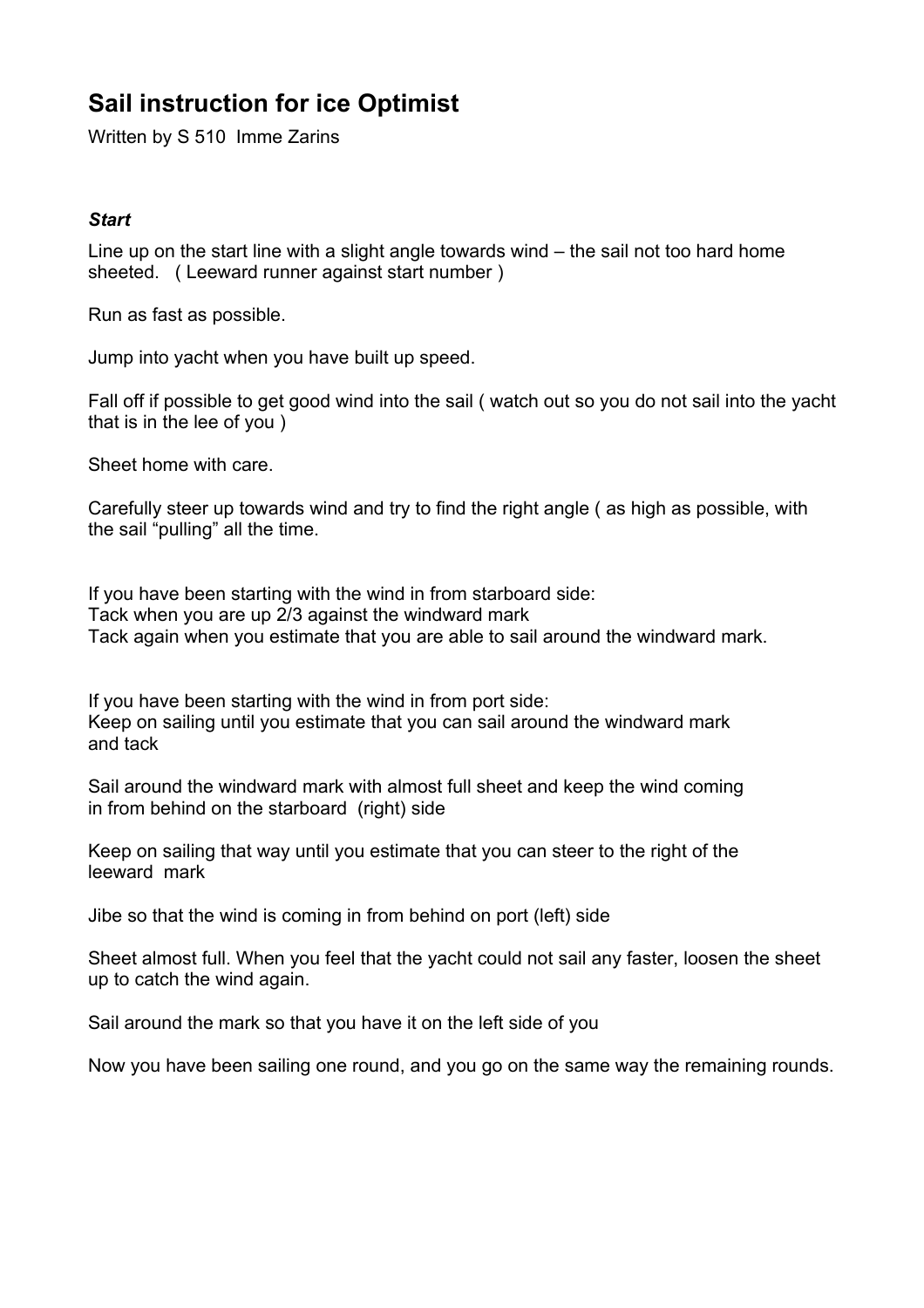*Finish*



Finish by crossing the finishing line and turning right or left. Finish line is a line between leeward mark and flag to the right.

Sail to the depot right after finish!!!!!!!!!. You must go round the left or right end of starting line to get to the depot. If you cross the starting line with your runners, you will be disqualified, and that can damage your runners.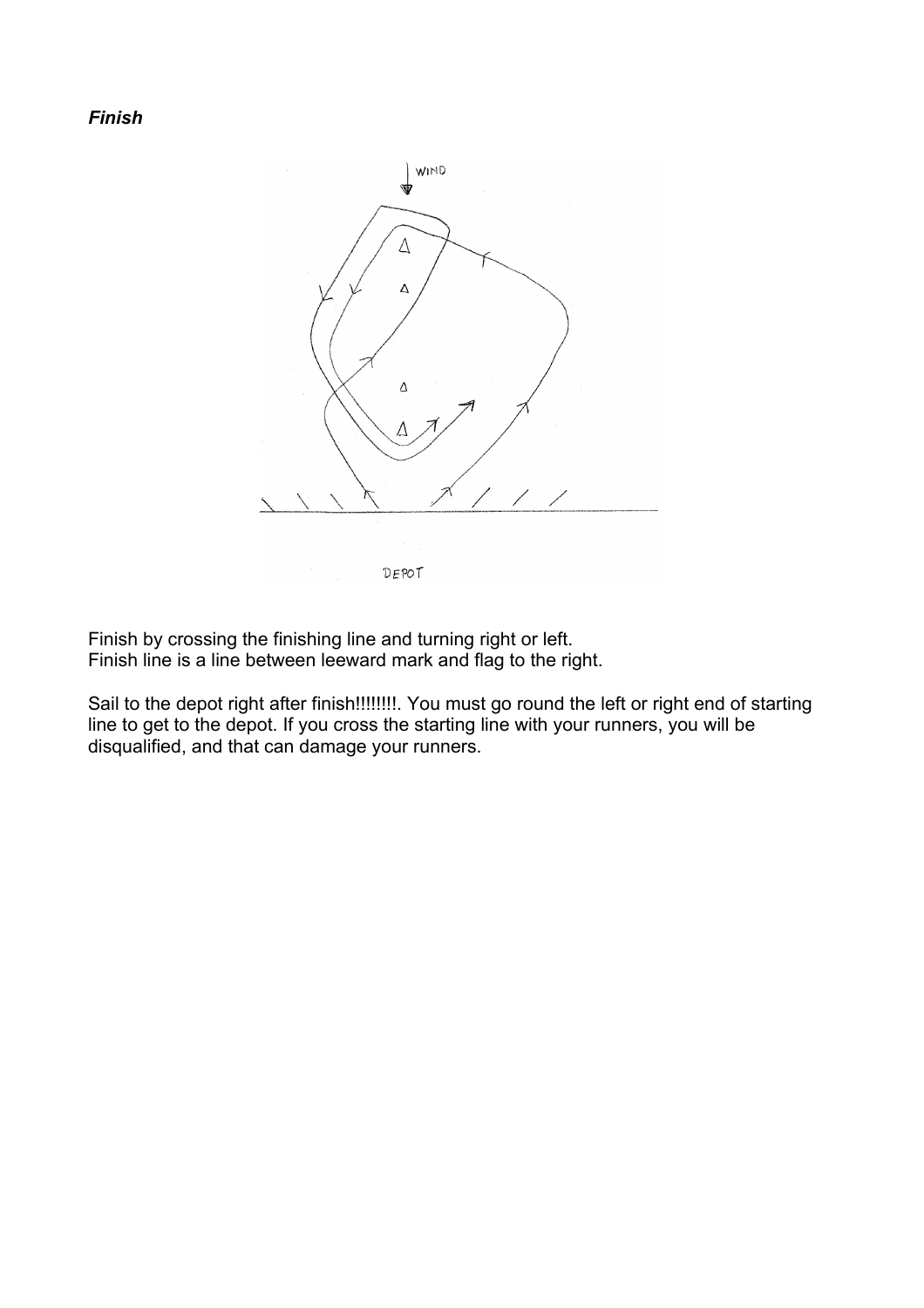## **ICE KNOWLEDGE**

#### *Always check the ice prior to sailing, and cordon off the beginners sailing area.*

Water does not have the same weight at different temperatures. The water weighs less when warmer.

Water has the most weight at  $+4$  degrees, and is lighter at 0 degrees.

When colder weather comes in the autumn, the surface water will be chilled and it gets heavier and sinks.

The warmer water will be rising, and be chilled and sinks and so on…

The water will be layered(sighted), when the whole water mass is +4 degrees the movement in the water stops.

This mixture of the water is important for the oxygen content in the water in the spring and in autumn.

The water starts to freeze when the surface temperature is 0 degrees.

Water with salt content freezes at lower temperatures, -1/2 degree. And has the most weight at +2 degrees.

The black ice is hard and dark, the ice crystals grows in column formed down. This ice will grow very strong.

Snow ice. There are no organized crystals and air bubbles, the colour is white or greyish. This ice is not as strong as black ice.

Black ice can be built under snow ice if weather keeps cold.

Ice build up: 2,5 mm/day/degree in sub-zero conditions, then you have to take account of the wind, cloud cover and moisture in air.

Snow on ice stops ice growth. When there is 30 cm of snow there is practically no increase at all.

You have to watch out when snow lays in drifts, there it could be weaker ice, or no ice at all!!!

Sea ice can quickly freeze, and also quickly melt.

4 cm of ice can carry a man of 80 kg, if there are cracks in the ice it has to be 8 cm thick to carry the same man.

Why are there cracks in the ice? The temperature under ice is close to freezing point. When cold the surface of the ice will pull together and bend and crack. Water fills the cracks through up ward pressure and the ice surface increases.

The ice will then slide up on land.

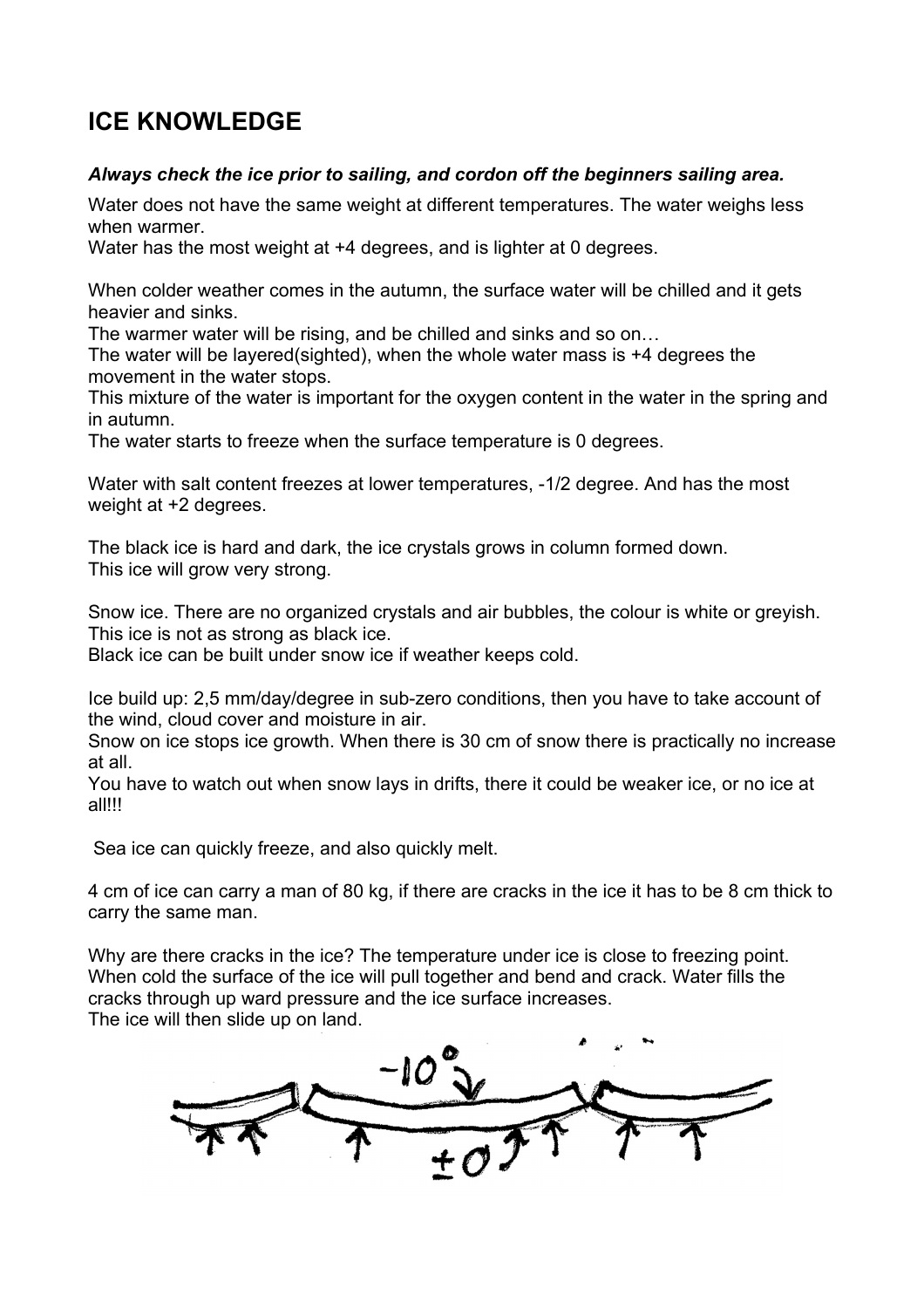When the snow gets so heavy that it presses the ice down. Water will be pressed through the cracks and the snow soaks the water up. When the water reaches the surface, the snow gets grey. The snow will then freeze from top to bottom.

Do not assume that the ice will be equally thick. There could be wind wells or lee wells formed, at places where the water moves for some reason. When water is pushed together, the water speed will increase, for example shallow places round islands where water flows in or out. Or where the water is in the lee, when the cold surface water blows down on the lake and the warmer water comes up in lee for the wind. It is also a risk under bridges where the heat radiates less.

#### *Ice Report, considerations when evaluating your ice conditions*

How long ago did it freeze? 2003 12 25 Centimetre of ice 25 cm Minimum Centimetre 15cm Ice thickness under snowdrifts  $6 - 3$ Any holes? When did the holes freeze? Any seams or ice heaves? Any Fisherman or other Obstacles Snow cover 100% Deepest snow 10 less than Sarns stiffener height on the West end Percent clear 0

LOCAL WEATHER FORECAST 10 – 15 degrees north wind

ICE QUALITY – Rate which of the following applies 1.New black ice 2.Hard smooth ice 3.Medium hard ice 4.Soft snow ice 5.Soft spring slush ice

ICE SMOOTHNESS – Rate which of the following applies 1.Like mirror under snow 2.Smooth with some small bumps

3.bumps or rough ice

4.Old frozen drifts or very rough ice, but it is sailable

Any melted drifts or slush holes? How long a course can we have in kilometres? What is the access of ice? Can we drive or roll a trailer onto the ice? Thanks for the great report. Your phone and contact info in case more information is needed: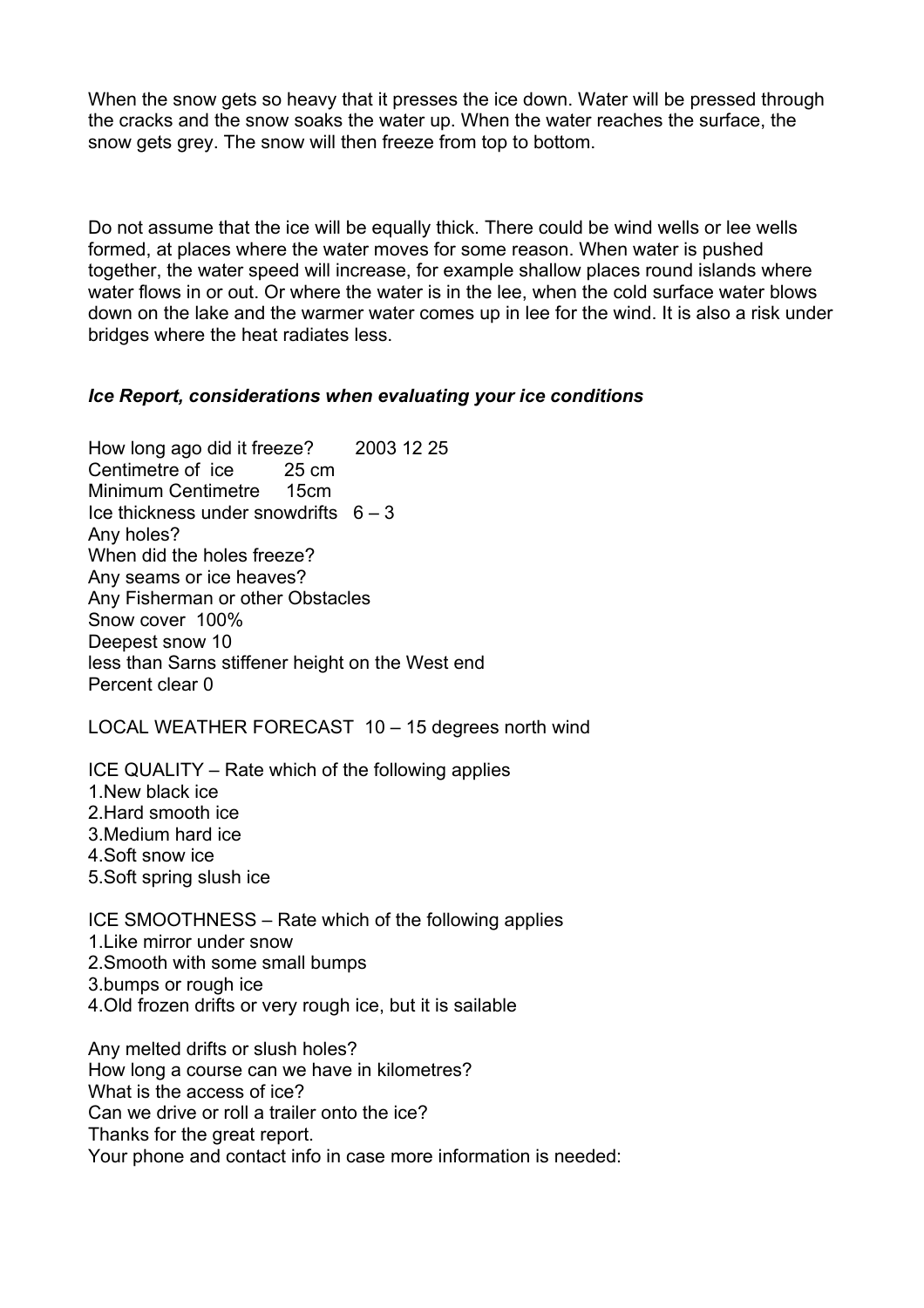### **Ice knowledge and safety on ice**

Will the ice hold?

Ice is strong. Did you know that a car needs 20 cm of ice to support it's own weight? The table below shows the weight in ton vertical, and the ice in centimetre horizontal.

Warning!! The ice in the spring is very weak.

20 centimetre in the spring time would not bear an adult.

The effect of chilliness will increase with the wind speed.

The more the wind blows the chilliness factor will increase on bare skin. Se the table wind speed (m/s) and air temperature (Celsius).

## **Accidents on ice**

We always have to think in safety terms, when we are out on ice. To have the right clothing under present conditions. To have ice-sense and know the rules.

Has somebody checked the ice?

Do you have somebody with you?

Are you safe equipped with spikes?

Do you know where there could be hazards?

Have you listened to the weather report for the day?

The more you know about the ice, the more interesting it gets. Talk to the people you meet out on ice, ask them what they know, and tell them what you know. Always share with others what you have learned.

At accidents on ice, it is important that the injured do not lose body temperature.

The person should not be lying direct on the ice.

Try to find shelter from wind. The ice yacht will be a good stretcher. Does anyone have spare clothing to keep the injured warm?

If possible keep the injured part of the body high to avoid swelling.

Head injuries could be more or less serious. If a person has been in a faint or has loss of memory, THEN IT IS SERIOUS. Also when the person is feeling sick or is vomiting. The person should be taken to Hospital as soon as possible in a careful way.

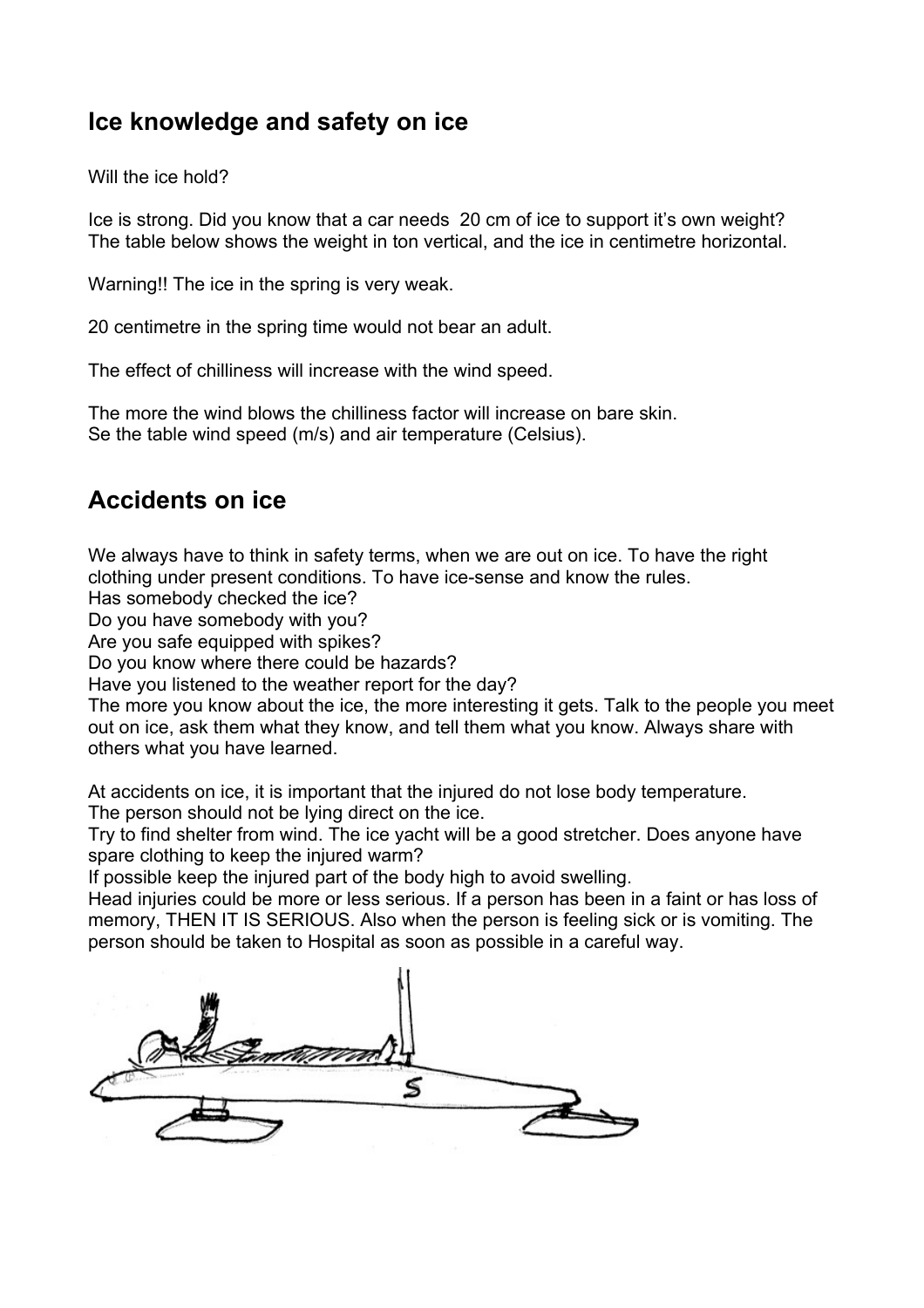## **Injuries with frostbites**

Be observant on your friends. Has anybody spots with white skin? That is the first sign of frostbites. Cover with for ex, shawl or robber hood, for the wind. When it is about fingers or toes, the armpit is a good and warm place. You might have to borrow the armpit of a friend or let a friend use yours.

If your friend falls into the water, it is easy to panic. Especially when the head will be chilled by the water, you act irrational and need to be calmed down in your coldwater shock!

After 10 minutes in water the body temperature starts to sink.

From body temperature 37 down to 34 degrees, you can get an answer from the person who is shivering.

With a body temperature between 34 down to 32 degrees, the person starts to be indolent and shiver less.

By 32 down to 30 degrees there is no more shivering, the muscles get stiff and the person gets in to a state of unconscious.

From 30 down to 26 degrees it is hard to feel pulsation or see breathing. Unconsciousness occurs.

As long as the person can be told to move himself it is important that he does, he should also be protected from wind and get dry clothing.

Never stand barefoot on ice!

If the person has started to be unconscious and is shivering less. Then it is important that the person will be HANDLED WITH CARE. Otherwise the cold blood will come to the heart and could cause heart rhythm disturbance, so called heart "flimmer" and the person could die.

Important to get the person fast and with care to hospital.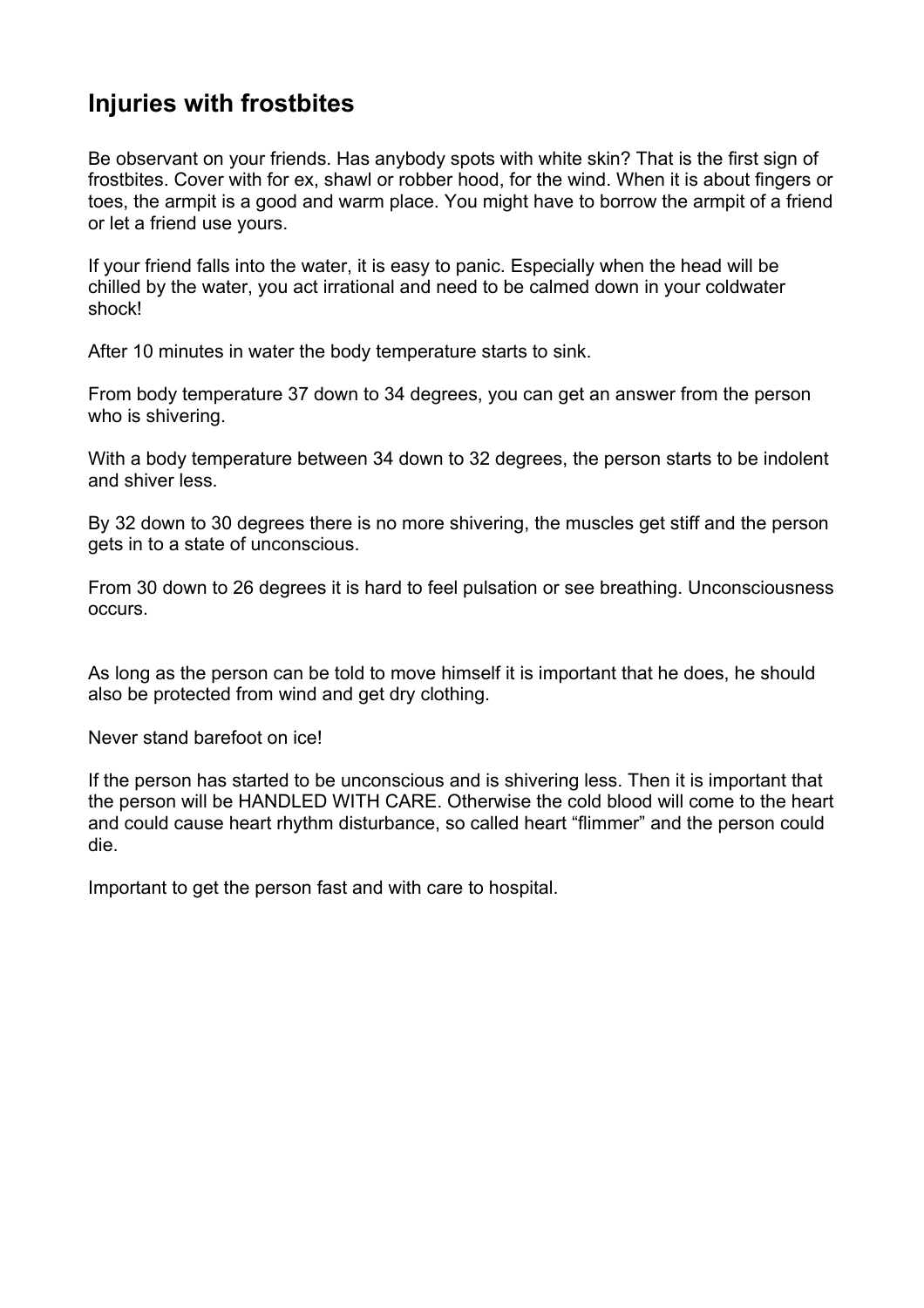## **Alarm routine**

Call **112** and tell:

- 1. What has happened?
- 2. How many are injured?
- 3. Your name?
- 4. What telephone number do you call from?
- 5. At what location has the accident happened?
- 6. Can you describe the location?
- 7. Can you meet at the road?

# **FLOWCHART A B C D E T W**

Before you alarm, check that the injured has FREE AIRWAY. Minutes without air could give irreversible brain damage.

1.Airway

Talk to the injured – Mouth inspection – Make free airway – neck control, neck support.

2.Breathing Breathing control – Help to breath oxygen – Skin colour – Blueish=cyanosis .

3.Circulation

Stop bleeding – Avoid circulation shock – Pulse control – Visible bleeding – Pressure – High level for injured part.

4.Disability Consciousness control – Awake – react when talking to – React on pain – No reaction.

5.Exposure Body examination – Protection against cold weather – Look for injured parts.

6.Arrange transport Arrange transport – Alarm – Own vehicle.

7.Watch over Consciousness – Breathing – Pulse.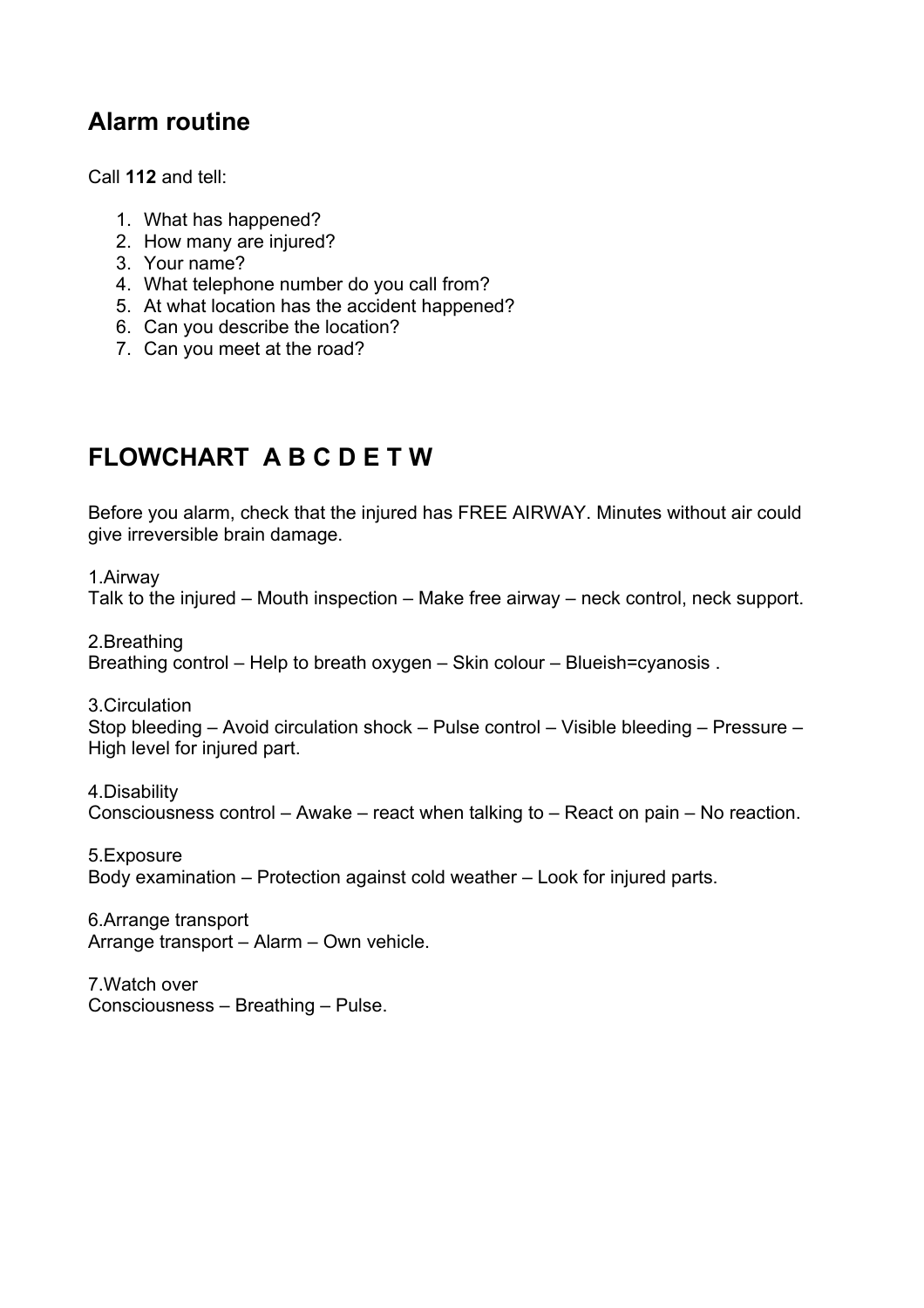## **Equipment to be used to arrange a regatta in ice sailing**

Start line on two rolls, in colour.

2 Marks in bright colour, reddish orange is good, 1,5 to 2 meters high.

2 Dolly marks in bright colours, same as above, 1 meter high.

Flags: Red for the starting line and finishing line Blue for the waiting zone

Starting flags

Wind meter

Whistle

Time watch

Bulletin board

Scoring pads

Starting lists

Lap record lists

Megaphone

Pencils

Writing pen

Medical bag

Rescue equipment

Mobile telephone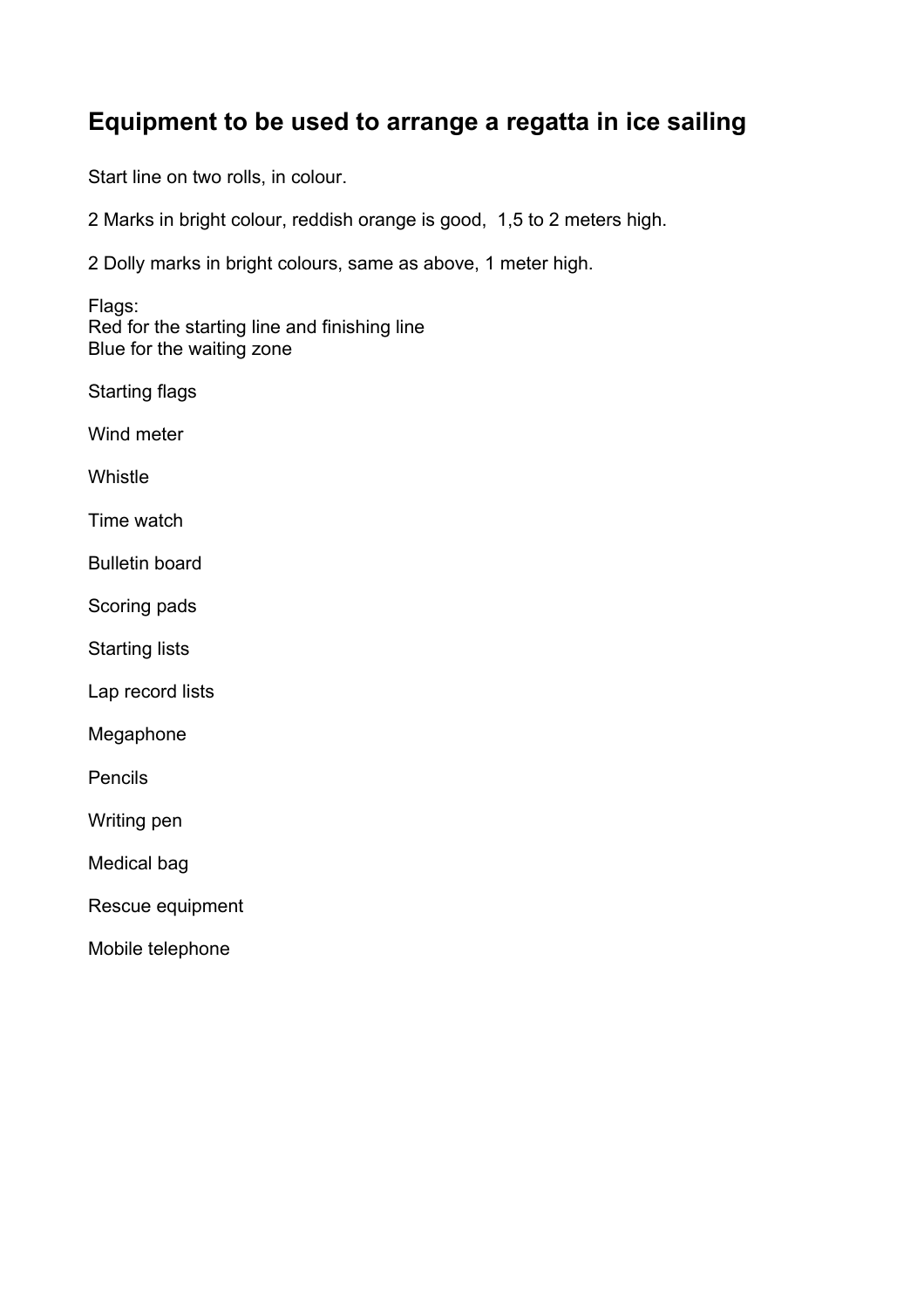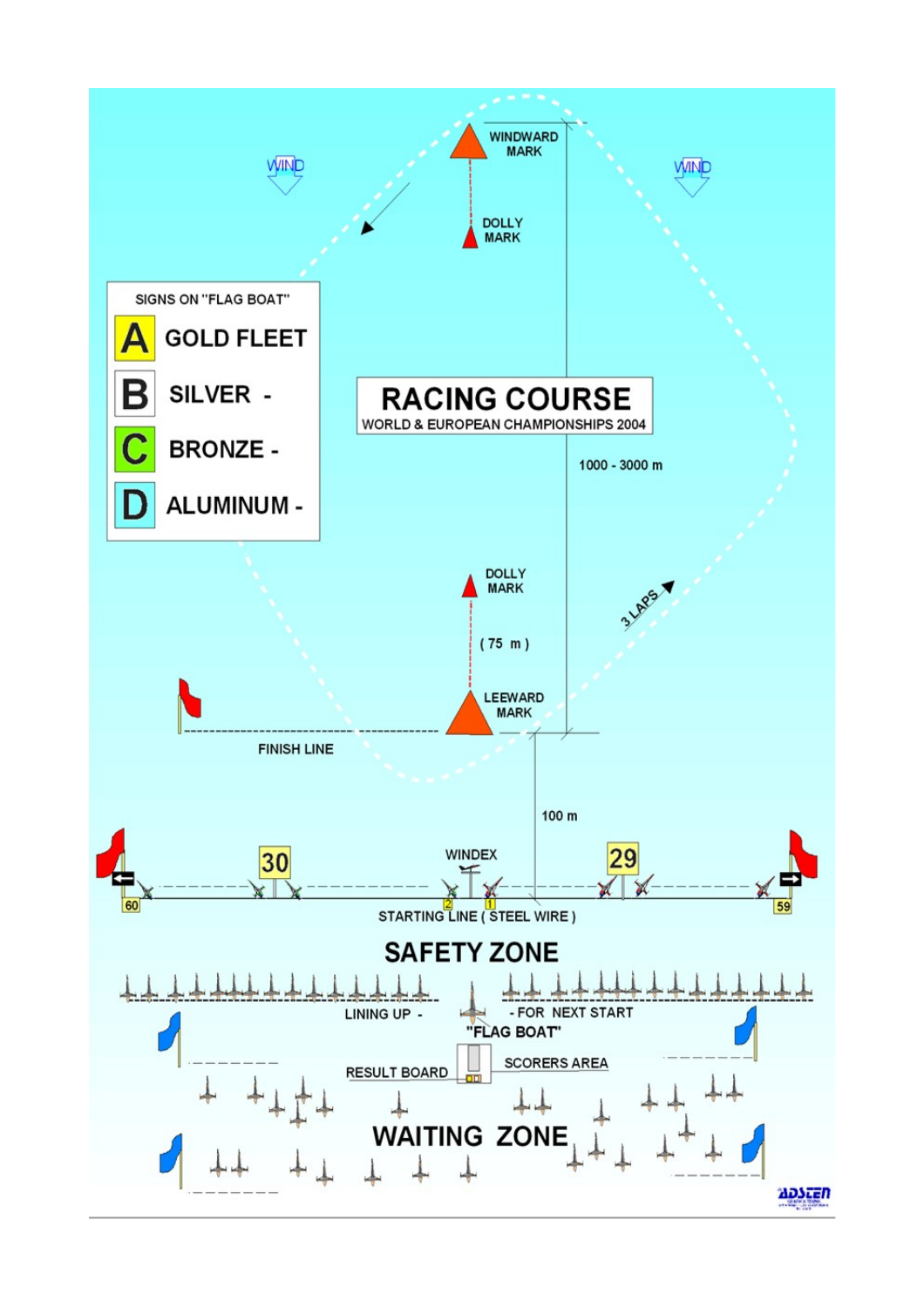## **INTERNATIONAL DN ICE YACHT RACING ASSOCIATION STANDARD SAILING INSTRUCTIONS.**

1.RULES All races will be sailed in compliance with the specifications, Constitution and By-laws of the International DN Ice Yacht Racing Association and the rules of the National Iceboat Authority as modified herein.

2.COURSE LOCATION – The racing area will be indicated on map posted on the official bulletin board.

3.MARKS – Marks will be displayed at the Skippers meeting.

4.STARTING TIMES - Skippers meeting: First race day one: First race day two: First race day three:

Starting times of subsequent races each day will be announced by the Race Committee Chairman, reference IDNIYRA By-Laws

5. STARTING AND FINISHING SIGNALS – The starting signal will be the swift lowering of the starters arms or flag after he raises his arms or flag to signify the preparatory signal. If the start is to be delayed after the preparatory signal the starter will slowly withdraw his arms or flag. The finish of the first boat will be indicated by the dropping of flag by the race committee.

6.TIME LIMIT – The Lap time limit is 6-1/2 minutes per 1 mile (1.6km) between marks=13 minute lap time limit.

7. PROTESTS – Intention of protest must be reported to the Race Committee immediately after the race. A written protest must be filed with the Race Committee Chairman within one hour of the race.

8. TALKING TO SCORERS – A skipper who attempts to speak to the scorers while a race is in progress may be liable to disqualification from regatta.

9. STARTING LINE – The Race management Team may adopt the "Wire" starting line system if approved by the Governing Committee members present.

Note: This is suggested format for IDNIYRA regatta sailing instructions. A complete knowledge and understanding of the following racing rules is critical to safe racing. Be sure you know and understand them before you race.

THE RACING RULES OF THE NATIONAL ICEBOAT AUTHORITY

### *PART 1 – DEFINITIONS*

When one of the terms defined in part 1 is used in its defined sense in the definitions or rules, it is printed in CAPITAL LETTERS. All definitions rank as rules.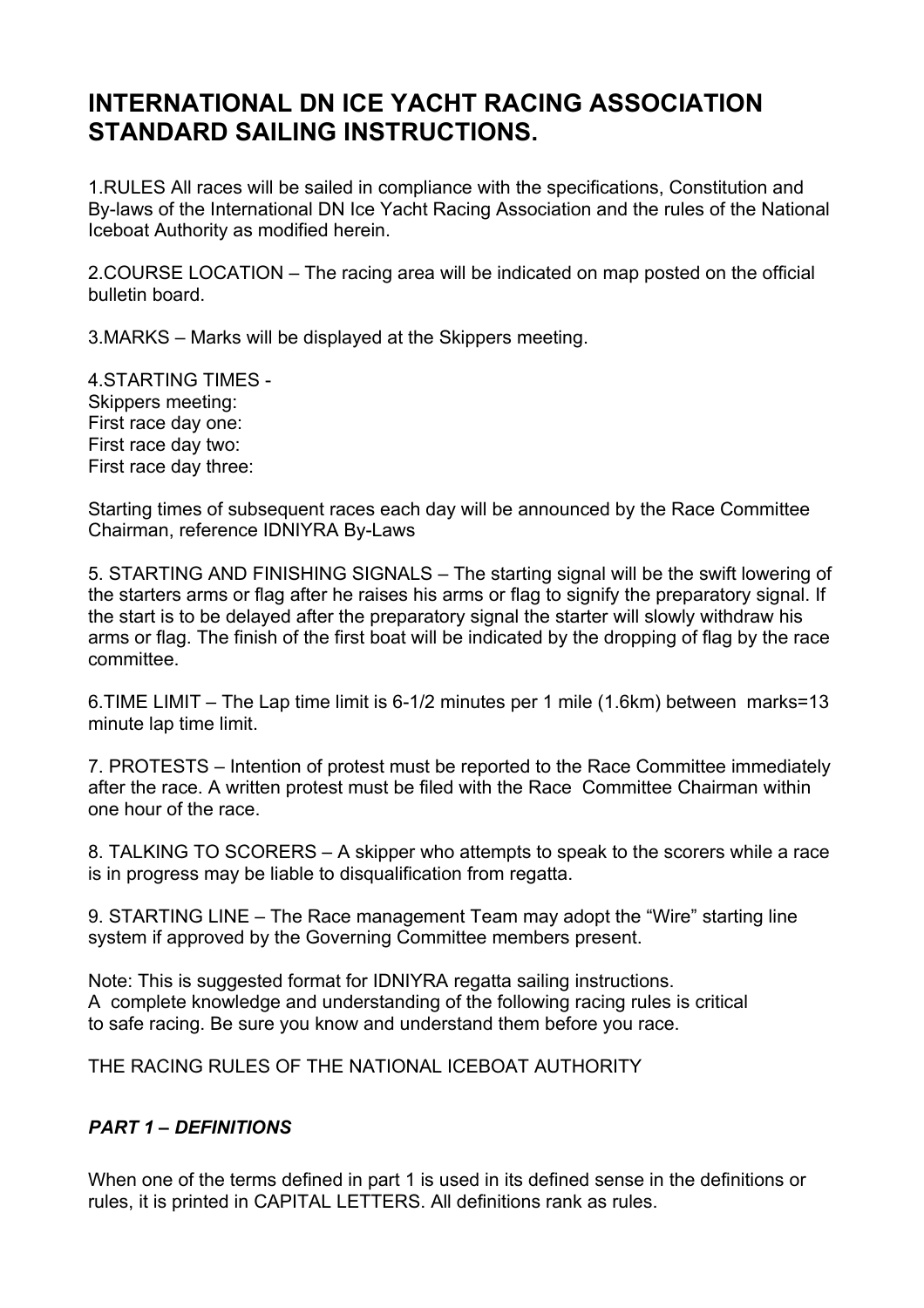ACTUAL WIND – The natural wind

WINDWARD - LEEWARD COURSE – A course sailed around two MARKS, an imaginary strait line drawn between the two MARKS is parallel to the ACTUAL WIND.

ON – THE – WIND- A yacht heading less than 90 degrees from the direction from which the ACTUAL WIND is blowing is ON – THE – WIND.

OFF – THE – WIND – A yacht heading more than 90 degrees from the direction from which the ACTUAL WIND is blowing is OFF – THE – WIND.

STARBOARD TACK – A yacht is on STARBOARD TACK when the ACTUAL WIND is approaching from her right side.

PORT TACK – A yacht is on PORT TACK when the ACTUAL WIND is approaching from her left side.

WINDWARD YACHT and LEEWARD YACHT – When two yachts are on the same tack, the one on the side from which the ACTUAL WIND is blowing is the WINDWARD YACHT, the other is the LEEWARD YACHT.

TACKING – A yacht is TACKING from the moment she is beyond head-to-ACTUAL WIND until her mainsail has filled on the other side.

JIBING – A yacht is JIBING when, the ACTUAL WIND aft, the foot of her mainsail crosses her centreline until it has filled on the other side.

OBSTRUCTION – Any object a yacht cannot safely sail over.

MARK – Any object which a yacht must round or pass on a required side to properly round the course.

OUTSIDE – In rule 8 of the Right-of Way rules, any yacht to the right of another yacht is the OUTSIDE yacht.

CANCELLATION – A CANCELLED race is one which cannot thereafter be sailed.

POSTPONEMENT – A POSTPONED race is one which is not started at it's scheduled time and which can be sailed at any time the Race Committee may direct.

ABANDONMENT – An ABANDONED race is one which is stopped while it is in progress and which can be re-sailed at the discretion of the race committee.

### *PART lV – SAILING RULES*

The purpose of the following rules is to prevent collisions. Any infraction of these rules is cause for disqualification.

A.Fair Sailing – In all situations the Judges, Race Committee, and contestants must act in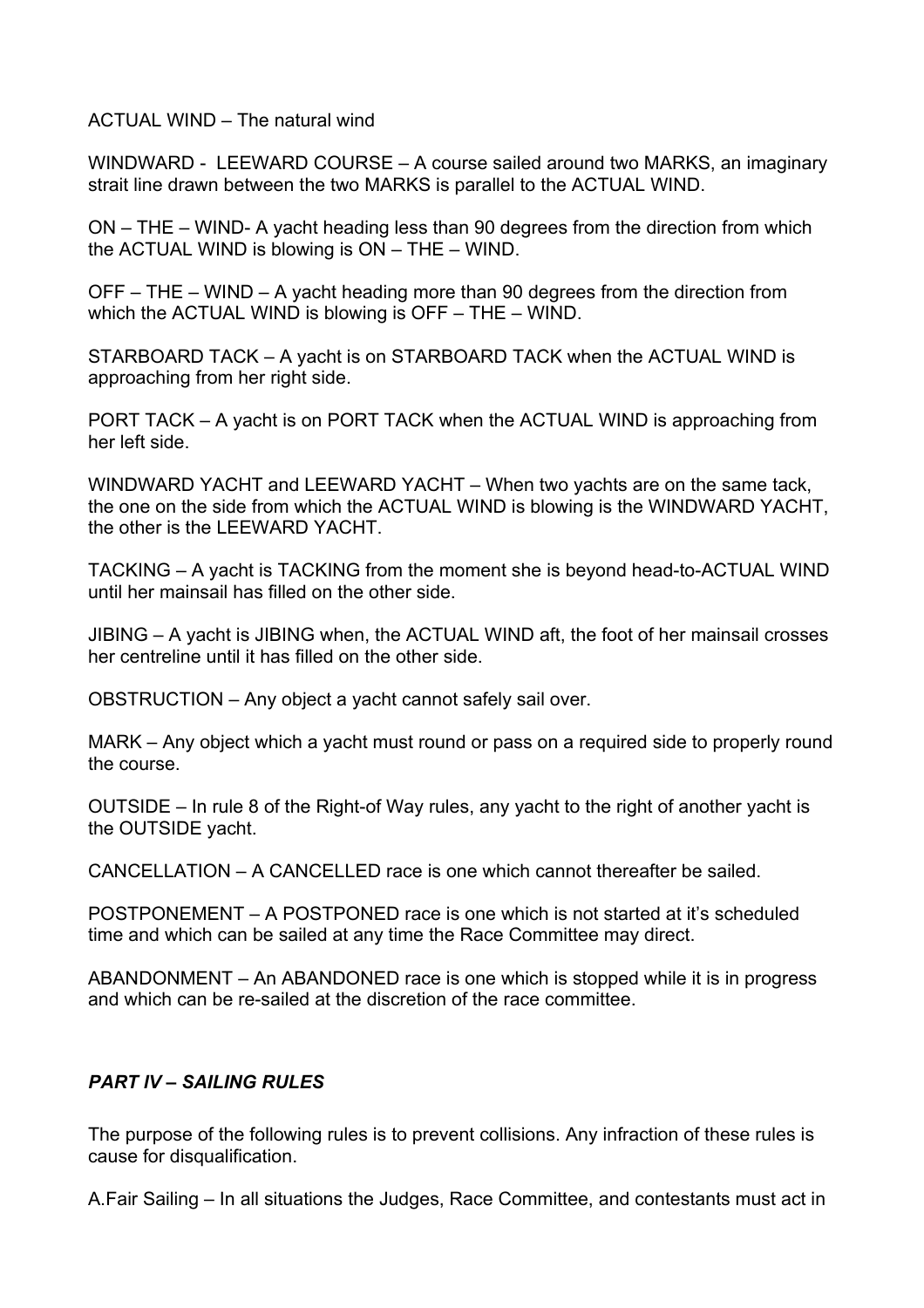terms of common sense, safety, and good sportsmanship.

B.Right – of Way Rules

1.A yacht in motion shall keep clear of yacht stopped.

2.A Yacht sailing OFF-THE-WIND shall keep clear of a yacht sailing ON-THE WIND. 3.When two yachts are sailing OFF-THE-WIND, the yacht on the PORT TACK shall keep clear of the yacht on the STARBOARD TACK.

4.When two yachts are sailing OFF-THE-WIND, the yacht on the PORT TACK shall keep clear of the yacht on the STARBOARD TACK. When two yachts sailing ON-THE-WIND are on the same tack, the WINDWARD YACHT shall keep clear. When two yachts sailing OFF-THE-WIND are on the same tack, the LEEWARD YACHT shall keep clear.

5.A right-of-way yacht shall not alter her course so as to mislead or prevent a non-right-ofway yacht from keeping clear. When a faster moving yacht approaches another yacht on the same tack from the rear, the faster yacht must not sail so close that the slower cannot keep clear.

6.A yacht may not TACK or JIBE so as to involve the probability of collision with another yacht which, owing to her position or speed, cannot keep clear.

7.A yacht approaching and unable to clear an OBSTRUCTION with out fouling or endangering another yacht may signal the other yacht for room to clear. The signalled yacht shall at once give room and if it is necessary for her to TACK or JIBE, the signalling yacht shall also TACK or JIBE immediately thereafter.

8.When approaching or rounding a MARK, an OUTSIDE yacht shall keep clear and faster moving yacht approaching another yacht from the rear shall stay clear of a yacht that has started her rounding manoeuvre. Each yacht shall be entitled to room to cross the finish line.

9.After finishing a race, a yacht shall keep clear of the course and yachts still racing.

### *C.Sailing the Course*

1. At the start, a yacht must be laid off (headed) similarly to other yachts on the line. A skipper may demand that the race committee require another yacht to change the degree to which she is laid off.

2. A Yacht shall be disqualified without protest if she starts prematurely.

3. A yacht fouling a MARK (except when avoiding an accident), not leaving a MARK on the required side, or not rounding all MARKS in proper sequence, shall be disqualified.

D.Propulsion – A yacht may not employ any means of propulsion other than the action of the wind on the sails. However, the crew (unassisted by anyone except for reasons of physical disability as authorized by the Judges) may push the yacht to leave the starting line or to return the yacht to wind propulsion when necessary. Other pushing shall be cause for disqualification.

E.Ballast – A Yacht must start and finish a race with the same ballast and crew.

Be observant that the instructions and the rules may change.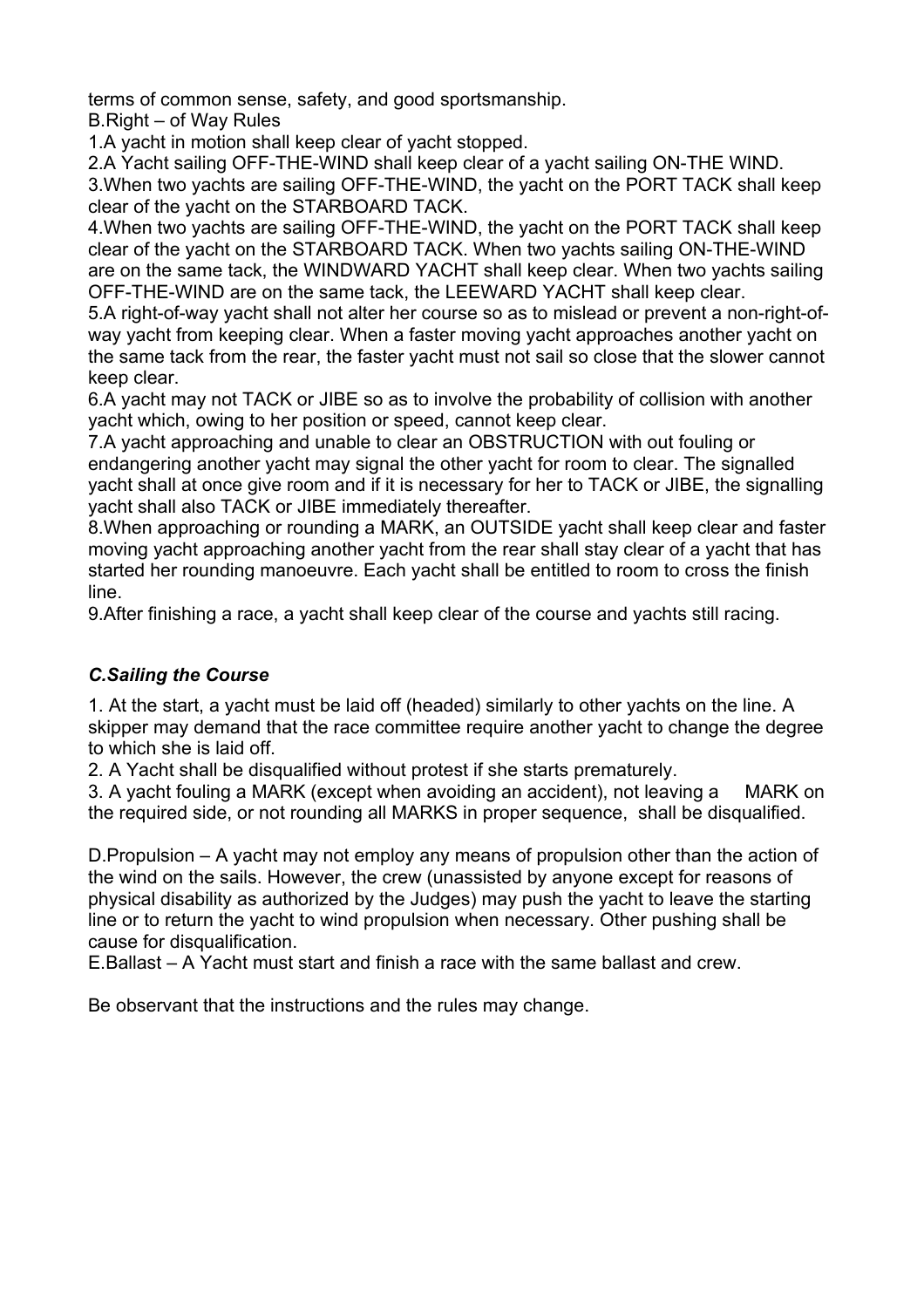

ACT IN TERMS OF COMMON SENSE, SAFETY AND GOOD SPORTSMANSHIP!